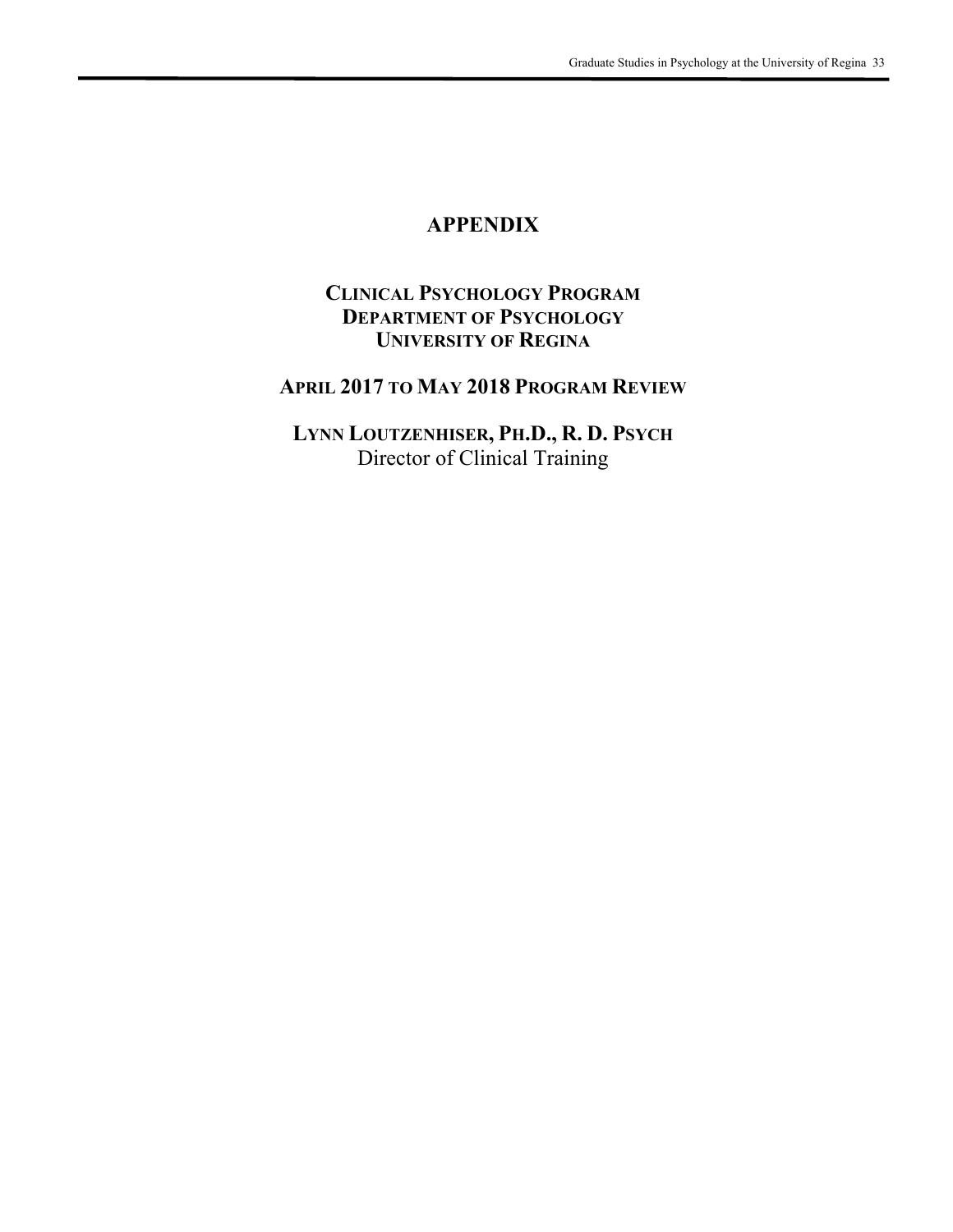#### **Overview of Review**

CPA encourages us to evaluate our program on a regular basis. The purpose of this report is to review the goals, objectives and outcomes of the Clinical Psychology Program. Please send comments and feedback to bridget.klest@uregina.ca.

#### **Research**

*Research Goals:* We strive to prepare students to have an understanding and respect for both basic and applied research.

We subscribe to the views that the clinical scientist, who is competently trained in practice, makes the most significant contributions to clinical research; and the practitioner, who is familiar with the body of basic and applied research, and, who can critically evaluate research findings makes the soundest contributions to society and the profession.

*Research Objectives:* To meet the above goals, students: 1) take courses in research methods and statistics and gain experience in program evaluation; 2) take clinical courses that incorporate research literature; 3) complete an M.A. thesis and Ph.D. dissertation; and 4) participate in faculty research projects.

|                         | 2007- | 2008- | 2009- | 2010- | $2011 -$ | 2012- | 2013- | 2014- | 2015- | 2016- | 2017- |
|-------------------------|-------|-------|-------|-------|----------|-------|-------|-------|-------|-------|-------|
|                         | 2008  | 2009  | 2010  | 2011  | 2012     | 2013  | 2014  | 2015  | 2016  | 2017  | 2018  |
| Research                | 90%   | 88%   | 91%   | 91%   | 91%      | 94%   | 90%   | 88%   | 88%   | 90%   | 91%   |
| Methods course          |       |       |       |       |          |       |       |       |       |       |       |
| average                 |       |       |       |       |          |       |       |       |       |       |       |
| Statistics course       | 95%   | 85%   | 86%   | 91%   | 88%      | 90%   | 89%   | 88%   | 90%   | 92%   | 93%   |
| average                 |       |       |       |       |          |       |       |       |       |       |       |
| Students with at        | 77%   | 92%   | 97%   | 95%   | 92%      | 100%  | 100%  | 100%  | 100%  | 86%   | 75%   |
| least one               |       |       |       |       |          |       |       |       |       |       |       |
| conference              |       |       |       |       |          |       |       |       |       |       |       |
| presentation            |       |       |       |       |          |       |       |       |       |       |       |
| Students with at        | 66%   | 64%   | 69%   | 71%   | 69%      | 82%   | 89%   | 64%   | 70%   | 66%   | 56%   |
| least one               |       |       |       |       |          |       |       |       |       |       |       |
| refereed                |       |       |       |       |          |       |       |       |       |       |       |
| publication             |       |       |       |       |          |       |       |       |       |       |       |
| <b>Students</b>         | 77%   | 76%   | 61%   | 67%   | 73%      | 59%   | 57%   | 64%   | 56%   | 53%   | 36%   |
| holding RA              |       |       |       |       |          |       |       |       |       |       |       |
| positions*              |       |       |       |       |          |       |       |       |       |       |       |
| Students with           | 65%   | 45%   | 55%   | 50%   | 63%      | 56%   | 64%   | 39%   | 37%   | 47%   | 42%   |
| major external          |       |       |       |       |          |       |       |       |       |       |       |
| funding*, **            |       |       |       |       |          |       |       |       |       |       |       |
| Students with           | 73%   | 45%   | 61%   | 70%   | 69%      | 74%   | 64%   | 69%   | 97%   | 93%   | 75%   |
| Faculty of              |       |       |       |       |          |       |       |       |       |       |       |
| <b>Graduate Studies</b> |       |       |       |       |          |       |       |       |       |       |       |
| & Research(FGSR)        |       |       |       |       |          |       |       |       |       |       |       |
| funding*                |       |       |       |       |          |       |       |       |       |       |       |

*Outcomes:* The following are some indicators that represent how we are doing in this area:

\* excludes students who are on or have completed the predoctoral residency

\*\*includes both tri‐council funding and other major external funding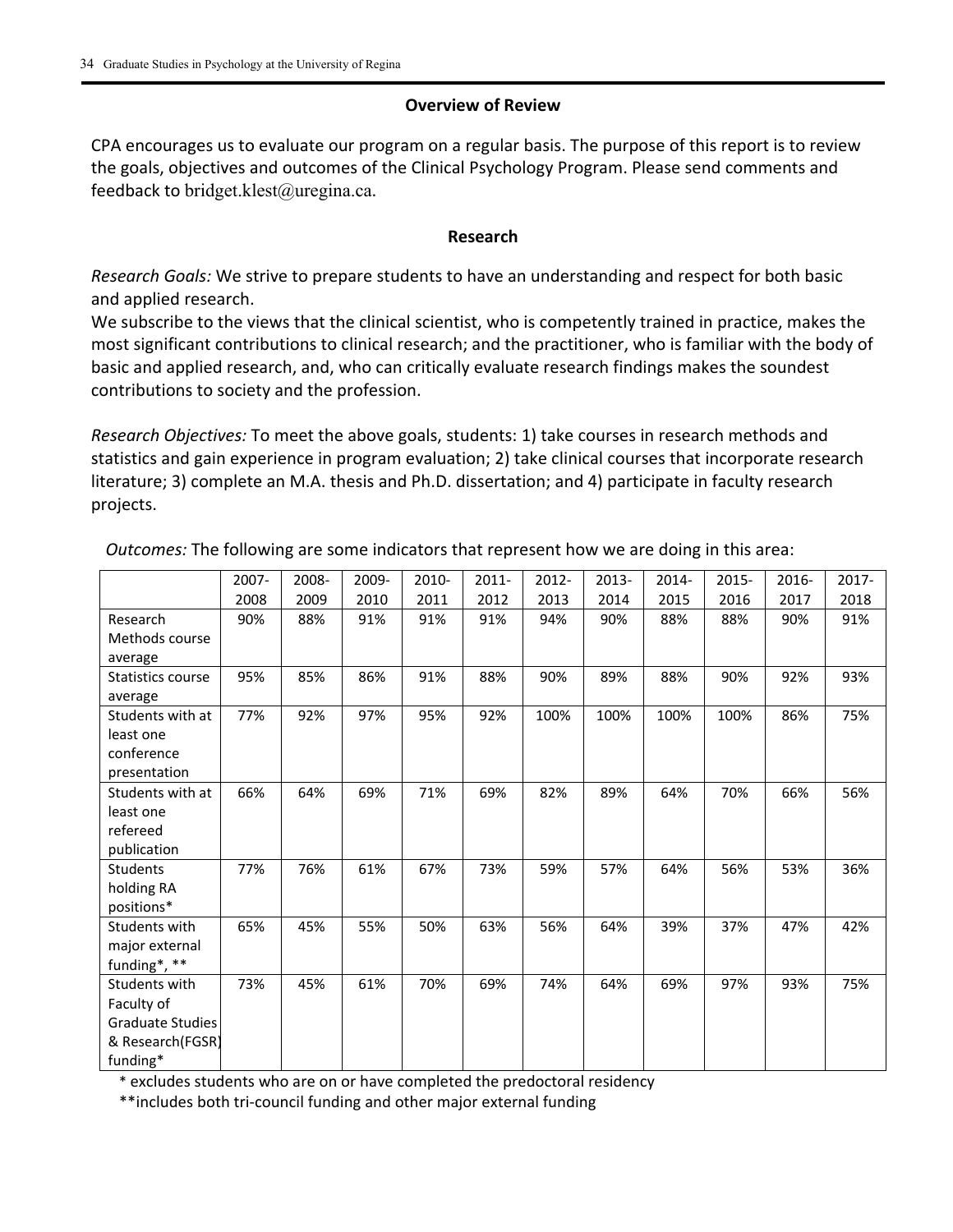#### **Clinical Practice**

*Clinical Practice Goals:* Students will be trained to be competent in assessment, diagnosis, and intervention. In each area, students will gain competency in the development and maintenance of interpersonal relationships, including competency in working with diverse groups. It is recognized, however, that the field of clinical psychology is diverse and no single practitioner can master all areas. Students will be taught to recognize their skills and when appropriate refer to colleagues who have the requisite skills.

*Clinical Practice Objectives:* Students will meet the clinical goals by: 1) completing course work in psychopathology, assessment and interventions exposing students to more than one theoretical orientation and skills for working with both adults and children and diverse populations; 2) carrying out at least 2700 hours of clinical training under supervision; and 3) completing comprehensive exams that require an oral case presentation, a review paper on a clinical topic, and an ethics oral exam.

|                  | 2008-     | 2009-     | 2010-      | $2011 -$        | $2012 -$   | 2013-                | 2014-    | 2015-     | $2016 -$  | $2017 -$  |
|------------------|-----------|-----------|------------|-----------------|------------|----------------------|----------|-----------|-----------|-----------|
|                  | 2009      | 2010      | 2011       | 2012            | 2013       | 2014                 | 2015     | 2016      | 2017      | 2018      |
| Psychopathology  | 85%       | 89%       | 87%        | 87%             | 87%        | 91%                  | 87%      | 87%       | 86%       | 87%       |
| Assessment I     | 84%       | 88%       | 89%        | 87%             | 89%        | 87%                  | 86%      | 87%       | 88%       | 90%       |
| Assessment II    |           | 88%       | -          | 88%             |            | 90%                  |          | 88%       |           |           |
| Interventions I  | 84%       | 84%       | 85%        | 86%             | 87%        | 85%                  | 84%      | 87%       | 84%       | 88%       |
| Interventions II | 85%       |           | 87%        |                 | 87%        |                      | 89%      |           | 91%       | 91%       |
| Percentage       | 75%       | 100%      | 100%       | 80%             | 100%       | 100%                 | 100%     | 100%      | 100%      | 100%      |
| <b>Students</b>  | (86%      | (75%      | (one non   | (73% of         | (84% of    | (86% of              | (84% of  | (94% of   | (95% of   | (85% of   |
| Matched          | Canadian  | Canadian  | accredited | Canadian        | Canadian I | Canadian             | Canadian | Canadian  | Canadian  | Canadian  |
| (includes those) | students  | students  | match)     | <b>Students</b> | students   | students             | students | students  | students  | students  |
| matched through  | matched   | matched   | compared   | matched         | matched    | matched              | matched  | matched   | matched   | matched   |
| clearing house)  | by AAPIC) | by AAPIC) | to 83%     | by APPIC)       | by APPIC)  | by APPIC) (by APPIC) |          | by APPIC) | by APPIC) | by APPIC) |
|                  |           |           | match      |                 |            |                      |          |           |           |           |
|                  |           |           |            |                 |            |                      |          |           |           |           |

*Outcomes:* Some indicators of our success in this area are:

| <b>Predoctoral Residencies</b> |                                                                            |
|--------------------------------|----------------------------------------------------------------------------|
| 2018-2019                      | University of Manitoba Clinical Health                                     |
|                                | Nova Scotia Health Authority - Annapolis Valley                            |
|                                | University of Ottawa, Centre for Psychological Service                     |
|                                | Royal Ottawa Health Care Group                                             |
|                                | Saskatoon Health Region<br>г                                               |
|                                |                                                                            |
| 2017-2018                      | University of Manitoba-Clinical Health                                     |
|                                | Psychology Internship-ROMHC Site, Ottawa, ON                               |
|                                | Nova Scotia Capital Dist Mental Health Internship                          |
|                                | Regina Qu'Appelle Health Region (primary rotation: WRC Children's Program) |
|                                |                                                                            |
| 2016-2017                      | Northern Ontario Psychology Internship Consortium, Thunder Bay, ON<br>L    |
|                                | Calgary Clinical Psychology Program, Calgary AB<br>L                       |
|                                | Vancouver Coast, Vancouver, BC                                             |
|                                | London Clinical Psychology Consortium, London, ON                          |
|                                |                                                                            |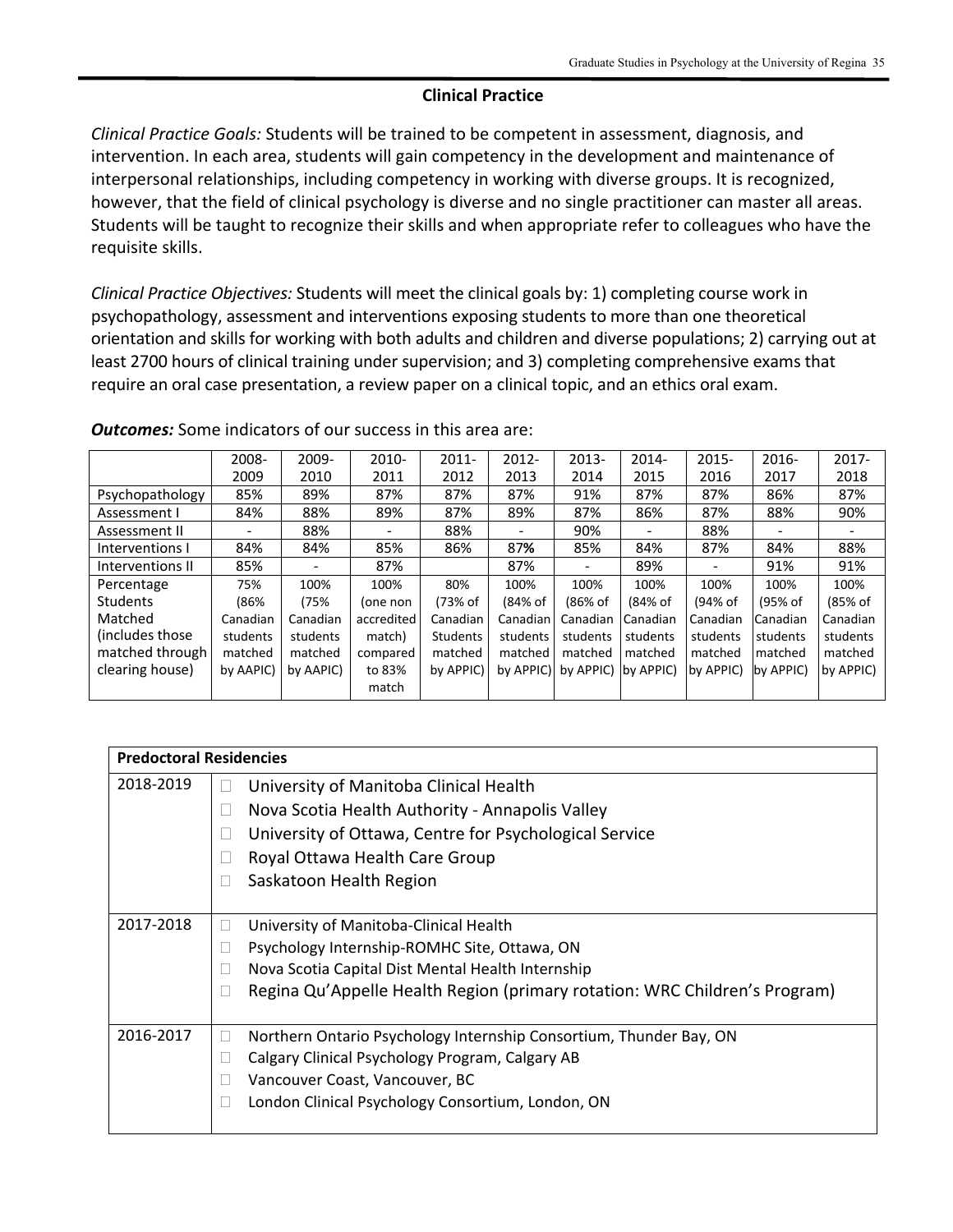| 2015-2016 | $\Box$           | University of Arizona College of Medicine                                                                                                                        |
|-----------|------------------|------------------------------------------------------------------------------------------------------------------------------------------------------------------|
|           | □                | Calgary Clinical Psychology Program                                                                                                                              |
|           | $\Box$           | London Clinical Psychology Consortium; Adult Mental Health Track                                                                                                 |
|           | □                | Hospital for Sick Children Psychology Internship-Toronto, ON                                                                                                     |
|           | □                | Annapolis Valley Health Psychology Internship- Kentville, NS                                                                                                     |
|           | □                | Regina Qu'Appelle Health Region                                                                                                                                  |
| 2014-2015 | $\Box$           | Vancouver Coastal Health                                                                                                                                         |
|           | $\Box$           | Royal Ottawa Health Care Group                                                                                                                                   |
|           | □                | University of Washington                                                                                                                                         |
|           | $\Box$           | Saskatoon Health Region                                                                                                                                          |
|           | □                | Centre for Addiction & Mental Health - Clarke Division - Toronto, ON                                                                                             |
|           | □                | Regina Qu'Appelle Health Region                                                                                                                                  |
| 2013-2014 | □                | Vancouver Coastal Health                                                                                                                                         |
|           | $\Box$           | Royal Ottawa Health Care Group                                                                                                                                   |
|           | □                | Ottawa Hospital Health and Rehabilitation Psychology                                                                                                             |
|           | □                | Regina Qu'Appelle Health Region (2)                                                                                                                              |
| 2012-2013 | $\Box$           | <b>Calgary Health Region</b>                                                                                                                                     |
|           | $\Box$           | Royal Ottawa Health Care Group                                                                                                                                   |
|           | □                | Regina Qu'Appelle Health Region (primary rotation: Functional Rehab Program)                                                                                     |
|           | $\Box$           | Regina Qu'Appelle Health Region (primary rotation: WRC Children's Program)                                                                                       |
| 2011-2012 | $\Box$           | University of Manitoba, Department of Clinical Health Psychology, Winnipeg, MB                                                                                   |
|           | $\Box$           | <b>UBC Counselling Services</b>                                                                                                                                  |
|           | □                | BC Mental Health and Addiction Services, Clinical Child and Adolescent Track, BC                                                                                 |
|           |                  | Children's Hospital                                                                                                                                              |
| 2010-2011 | $\Box$           | Centre for Addiction & Mental Health - Clarke Division - Toronto, ON                                                                                             |
|           | $\Box$           | Millard Health Centre, Edmonton Alberta                                                                                                                          |
|           | □                | Ongwanada: Kingston Internship Consortium                                                                                                                        |
|           | □                | Queen Elizabeth II Health Sciences Center, Halifax, NS                                                                                                           |
|           | □                | Regina Qu'Appelle Health Region (2)                                                                                                                              |
| 2009-2010 | $\Box$           | Saskatoon Health Region, Saskatoon, SK (2)<br>Calgary Health Region (2)                                                                                          |
|           | $\Box$<br>□      | University of Manitoba, Department of Clinical Health Psychology, Winnipeg, MB                                                                                   |
| 2008-2009 | $\Box$           | Ottawa Hospital                                                                                                                                                  |
|           | □                | Royal Ottawa Mental Health Centre                                                                                                                                |
|           | $\Box$           | Regina Qu'Appelle Health Region                                                                                                                                  |
| 2007-2008 |                  | Edmonton Consortium Clinical Psychology Residency                                                                                                                |
|           | $\Box$<br>$\Box$ | Regina Qu'Appelle Health Region                                                                                                                                  |
|           |                  |                                                                                                                                                                  |
| 2006-2007 | $\Box$           | Queen Elizabeth II Health Sciences Center, Halifax, NS (2)                                                                                                       |
|           | $\Box$           | Saskatoon Health Region                                                                                                                                          |
| 2005-2006 | $\Box$           | University of Manitoba, Department of Clinical Health Psychology, Winnipeg, MB<br>University of Manitoba, Department of Clinical Health Psychology, Winnipeg, MB |
|           | □<br>□           | Centre for Addiction & Mental Health - Clarke Division - Toronto, ON                                                                                             |
|           | $\Box$           | Queen Elizabeth II Health Sciences Center, Halifax, NS                                                                                                           |
|           | □                | River Valley Health Internship, Fredericton, NB                                                                                                                  |
| 2004-2005 | □                | Central California Psychology Internship Consortium Association, Fresno, CA                                                                                      |
|           | □                | Department of Corrections, Mental Health Services Division, Salinas Valley State Prison,                                                                         |
|           |                  | Soledad, CA                                                                                                                                                      |
|           | □                | Saskatoon Health Region, Saskatoon, SK                                                                                                                           |
|           | □                | St. Joseph's Healthcare, Hamilton, ON                                                                                                                            |
|           | □                | Annapolis Valley Health - Valley Regional Hospital, Kentville, NS                                                                                                |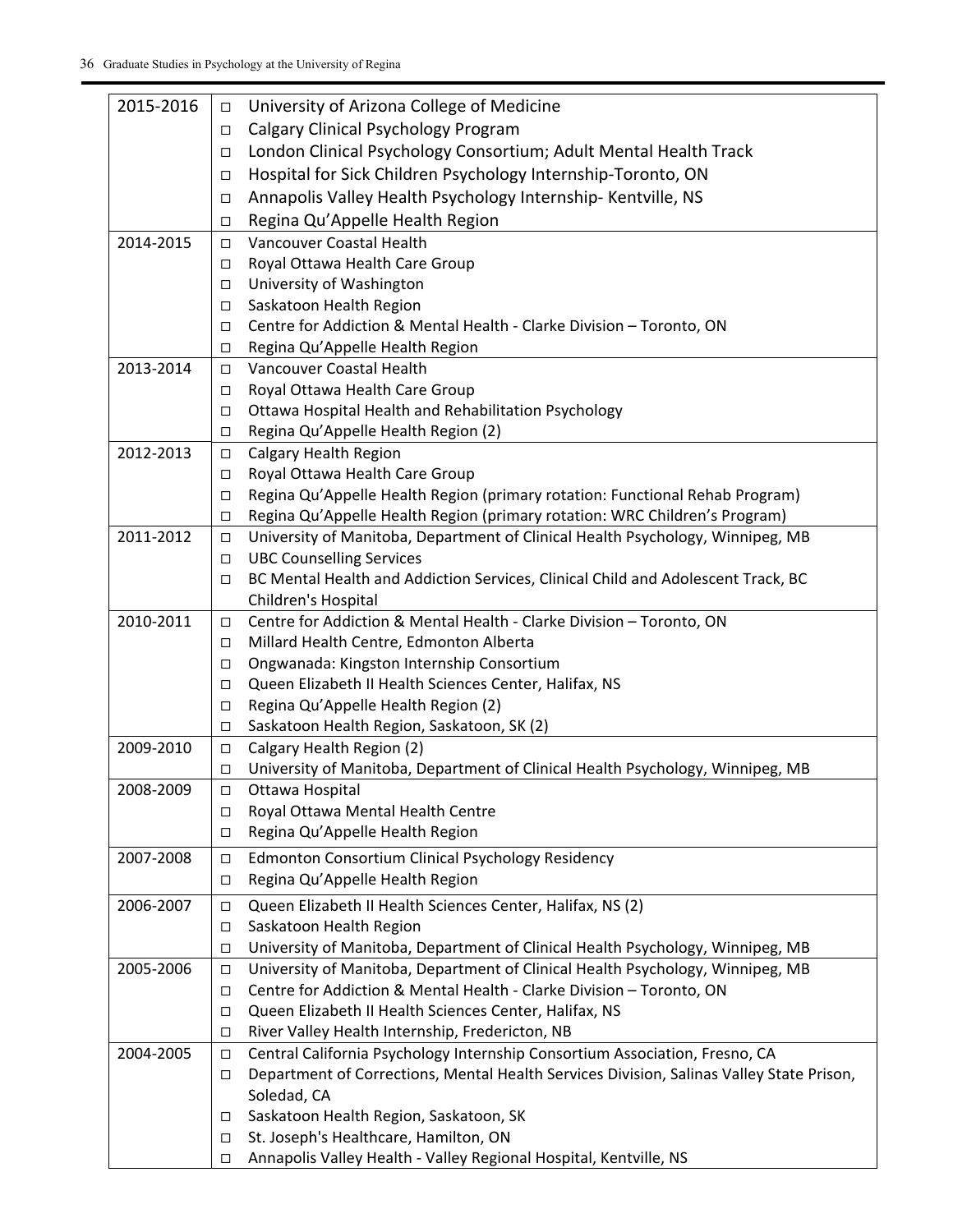### **Knowledge**

*Knowledge Goals:* Students will gain a working understanding of biological, social, cognitive and affective bases of behaviour as well as individual differences, statistics and research methods. A more thorough knowledge of personality, psychopathology, assessment, diagnostics, intervention, ethics and professional behaviour will be obtained.

*Knowledge Objectives:* To meet the knowledge goals students: 1) complete course work at the graduate level in all of the above areas, 2) gain knowledge through clinical experiences, and 3) complete comprehensive exams.

*Outcomes:* Indicators of success are reflected in course work completion noted above but also in marks for the following courses:

|                     | 2007- | 2008-                    | 2009-                    | $2010 -$                 | 2011- | 2012- | 2013-                    | 2014- | 2015- | 2016- | $2017 -$ |
|---------------------|-------|--------------------------|--------------------------|--------------------------|-------|-------|--------------------------|-------|-------|-------|----------|
|                     | 2008  | 2009                     | 2010                     | 2011                     | 2012  | 2013  | 2014                     | 2015  | 2016  | 2017  | 2018     |
| 803 (Psychometrics) | 91%   | $\overline{\phantom{a}}$ | 91%                      | $\overline{\phantom{a}}$ | 91%   |       | 91%                      |       | 91%   | -     | $91% -$  |
| 845 or 847          | 88%   | 89%                      | 85%                      |                          | 90%   | 82%   | $\overline{\phantom{a}}$ | 89%   | -     | 89%   |          |
| (Neuropsychology)   |       |                          |                          |                          |       |       |                          |       |       |       |          |
| 881 (Information    | 86%   | 86%                      | 85%                      | 86%                      | 88%   |       | 90%                      |       | 89%   |       | 89%      |
| Processing)         |       |                          |                          |                          |       |       |                          |       |       |       |          |
| 820 (Social)        |       | 86%                      | $\overline{\phantom{a}}$ | 91%                      |       | 88%   |                          | 91%   | 89%   | 92%   |          |

## **Ethics and Professional Conduct**

*Ethics and Professional Conduct Goals:* Students will be prepared to be ethical and professional in their research, clinical, and teaching activities, and sensitive to issues of racial and cultural diversity and individual differences.

*Ethics and Professional Conduct Objective:* To meet the ethical goals of our program, students: 1) take a course in professional ethics, 2) are exposed to diverse clients at clinical training sites (over 2700 hours of clinical training), 3) complete an oral ethics exam as part of the comprehensive examination process, and 4) apply for ethics approval for M.A. and Ph.D. research.

*Outcomes:* This is measured through the following:

|                | 2007- | 2008- | 2009- | 2010- | $2011 -$ | 2012- | 2013- | 2014- | 2015- | 2016- | $2017 -$ |
|----------------|-------|-------|-------|-------|----------|-------|-------|-------|-------|-------|----------|
|                | 2008  | 2009  | 2010  | 2011  | 2012     | 2013  | 2014  | 2015  | 2016  | 2017  | 2018     |
| 806 Ethics     | 86%   | 88%   | 85%   | 89%   | 86%      | 85%   | 86%   | 86%   | 88%   | 86%   | 90%      |
| Average        |       |       |       |       |          |       |       |       |       |       |          |
| Supervised     | 1456  | 1334  | 1389  | 1739  | 1595     | 1709  | 2345  | 2213  | 3013  | 2075  | 2189     |
| clinical hours |       |       |       |       |          |       |       |       |       |       |          |
| when applied   |       |       |       |       |          |       |       |       |       |       |          |
| to internship  |       |       |       |       |          |       |       |       |       |       |          |
| Direct Hours   |       |       | 411   | 527   | 648      | 538   | 725   | 708   | 643   | 620   | 775      |
| Supervision    |       |       | 217   | 250   | 204      | 243   | 284   | 315   | 323   | 320   | 370      |
| Hours          |       |       |       |       |          |       |       |       |       |       |          |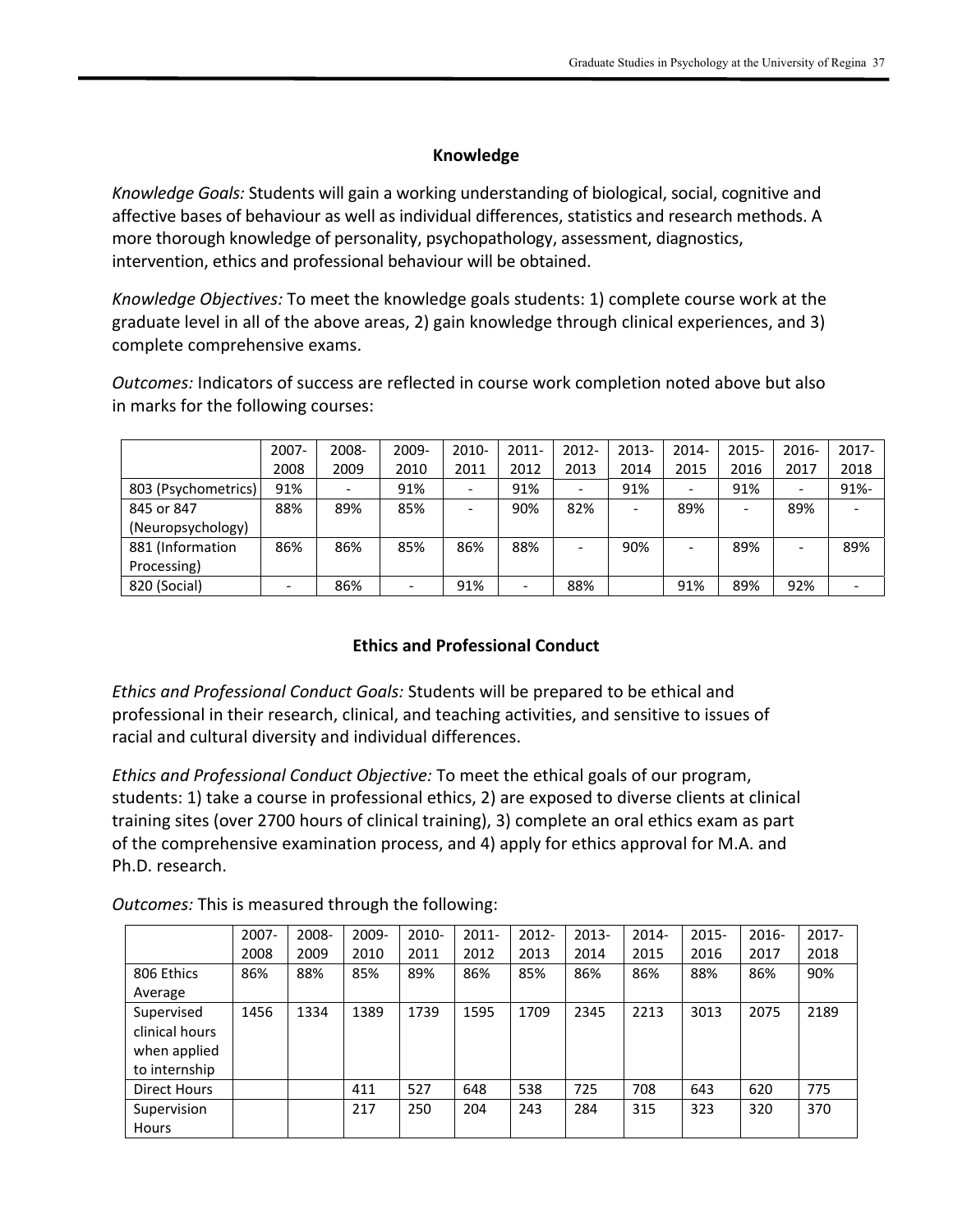### **Leadership**

*Leadership Goals:* Students will gain experiences that prepare them to take leadership roles and contribute to psychology as a profession.

*Leadership Objectives:* Students complete a seminar in professional issues at the PhD level and are encouraged to:

1) present and publish their work, 2) attend professional seminars and conferences when possible; 3) gain experience in supervision of junior students; 4) obtain experience as teaching assistants or sessional instructors; 5) be active in the department and the PGSA and the community, and 6) be members of the Canadian Psychological Association or other professional organizations.

*Outcomes:* Indicators of outcome in this area are seen through examination of students enrolled each year:

|                     | 2006- | 2007- | 2008- | 2009- | 2010- | $2011 -$ | 2012- | 2013- | 2014- | 2015- | 2016- | 2017- |
|---------------------|-------|-------|-------|-------|-------|----------|-------|-------|-------|-------|-------|-------|
|                     | 2007  | 2008  | 2009  | 2010  | 2011  | 2012     | 2013  | 2014  | 2015  | 2016  | 2017  | 2018  |
| Conference          | 77%   | 83%   | 92%   | 97%   | 95%   | 92%      | 100%  | 100%  | 86%   | 89%   | 86%   | 75%   |
| Presentations       |       |       |       |       |       |          |       |       |       |       |       |       |
| <b>Publications</b> | 66%   | 56%   | 64%   | 69%   | 71%   | 69%      | 82%   | 89%   | 64%   | 63%   | 66%   | 56%   |
| TA/Sessional        | 58%   | 43%   | 34%   | 51%   |       | 50%      | 56%   | 75%   | 64%   | 70%   | 75%   | 69%   |
| <b>Positions</b>    |       |       |       |       |       |          |       |       |       |       |       |       |
| Professional Org    | 100%  | 86%   | 94%   | 100%  | 97%   | 92%      | 97%   | 100%  | 94%   | 93%   | 94%   | 81%   |
| Membership          |       |       |       |       |       |          |       |       |       |       |       |       |
| Additional          | 94%   | 81%   | 56%   | 76%   | 97%   | 90%      | 79%   | 93%   | 89%   | 67%   | 71%   | 69%   |
| Workshops           |       |       |       |       |       |          |       |       |       |       |       |       |

### **Sample Positions after Graduation**

- Psychologist, Child and Youth Services, Regina, SK
- Assistant Professor, Department of Psychology, University of Regina
- Psychologist, Acute Care, Waterford Hospital, St. John's, NL
- Psychologist, Functional Rehab Program, Regina, SK
- Assistant Professor, Department of Clinical Health Psychology, University of Manitoba, and Staff Psychologist, Community Mental Health Program, Steinbach, MB
- Postdoctoral Fellow, CANH, now Psychologist, Royal Ottawa Mental Health Centre, Ottawa, ON
- Psychologist, Adult Mental Health, Regina, SK
- Assistant Professor, St. Thomas More College, Saskatoon, SK
- Psychologist, Oshawa Psychological and Counselling Services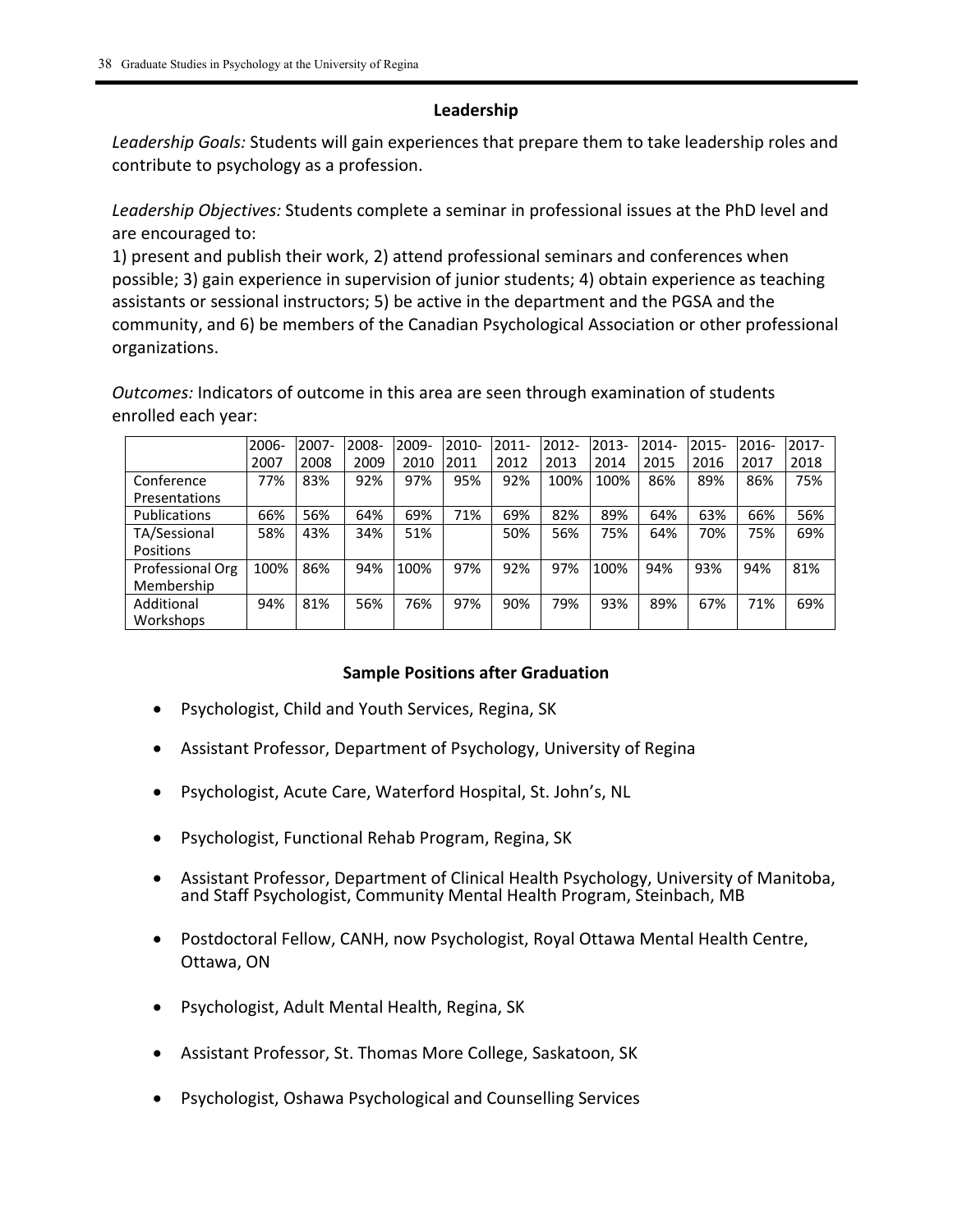- Ranch Ehrlo's Clinical Assessment and Resource Services
- Mental Health Practitioner, Edmonton North Primary Care Network
- Psychologist, St. John Psychology Centre
- Psychologist, Ottawa Institute for CBT
- Wascana Rehabiliation Centre, Children's Program
- Southport Psychology, Calgary Alberta
- Brief Intervention Unit, Vancouver Coastal Health
- Psychologist, Odyssey Health Services, Ottawa
- Psychologist, University Health Network Eating Disorder Program, Toronto
- Assistant Professor, U of Saskatchewan
- Clinical Psychologist, Alberta Health Services
- Mental Health and Addiction Services, Saskatoon Health Region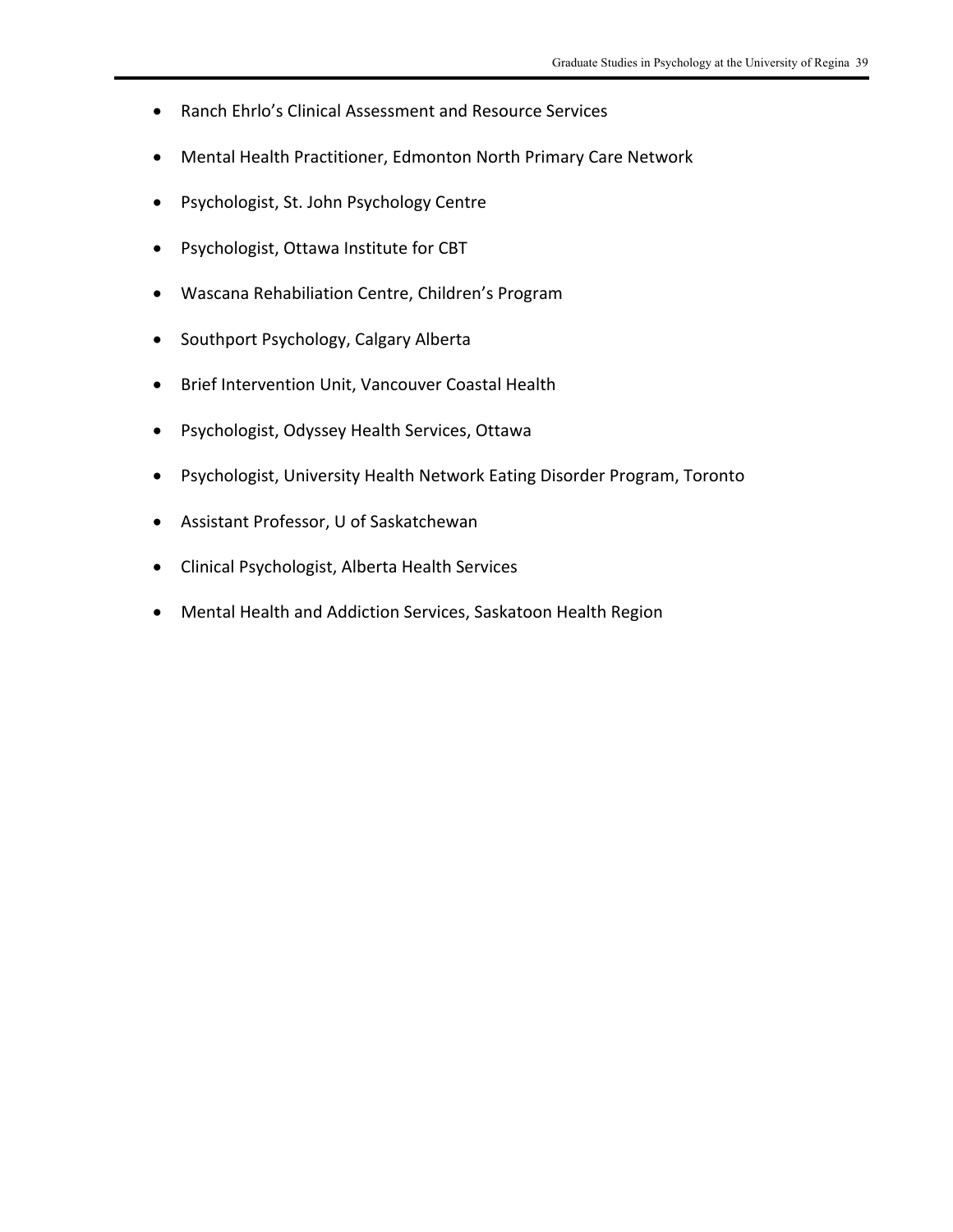### *Graduate Survey*

Past graduates of our PhD program completed a survey about our program. Below is a summary of feedback from this survey.

|                        | 2008-                     | 2009-                     | 2010-                     | 2011-                                        | 2012-2013              | 2013-                    | 2014-                 | 2016-                  |
|------------------------|---------------------------|---------------------------|---------------------------|----------------------------------------------|------------------------|--------------------------|-----------------------|------------------------|
|                        | 2009                      | 2010                      | 2011                      | 2012                                         |                        | 2014                     | 2016                  | 2017                   |
| To what extent         | Completely                | Completely                | Completely                | Completely                                   | Completely             | Completely               | Completely            | Completely             |
| did the                | $-30%$                    | $-40%$                    | $-40%$                    | $-60%$                                       | $-70%$                 | $-50%$                   | $-50%$                | $-33%$                 |
| program                | $Mostly -$                | $Mostly -$                | $Mostly -$                | $Mostly -$                                   | Mostly-30%             | $Mostly -$               | $Mostly -$            | $Mostly -$             |
| achieve its goal       | 70%                       | 60%                       | 60%                       | 40%                                          |                        | 50%                      | 50%                   | 67%                    |
| to train you as        |                           |                           |                           |                                              |                        |                          |                       |                        |
| a scientist            |                           |                           |                           |                                              |                        |                          |                       |                        |
| practitioner?          |                           |                           |                           |                                              |                        |                          |                       |                        |
| How would you          | Excellent-                | Excellent-                | Excellent-                | Excellent-                                   | Excellent-             | Excellent-               | $Good -$              | Excellent-             |
| rate the overall       | 60%                       | 60%                       | 50%                       | 40%                                          | 40%                    | 60%                      | 100%                  | 67%                    |
| quality of the         | $Good-40%$                | Good $-40%$               | Good $-50%$               | $Good - 60%$                                 | $Good - 60%$           | Good $-40%$              |                       | $Good - 33%$           |
| training you           |                           |                           |                           |                                              |                        |                          |                       |                        |
| received?              |                           |                           |                           |                                              |                        |                          |                       |                        |
| How prepared           |                           |                           |                           |                                              |                        |                          |                       |                        |
| did you feel for:      |                           |                           |                           |                                              |                        |                          |                       |                        |
| Conducting             | Great-60%                 | Great-70%                 | Great $-60%$              | Great-60%                                    | Great-60%              | Great-40%                | Great-50%             | Great $-67%$           |
| clinical               | Good -40%                 | Good-30%                  | Good $-40%$               | $Good - 40%$                                 | Good $-40%$            | Good $-50%$              | Good -50%             | Good $-33%$            |
| assessments            |                           |                           |                           |                                              |                        | Fair-10%                 |                       |                        |
| Conducting             | Great-60%                 | Great-60%                 | Great $-60%$              | Great-40%                                    | Great-40%              | Great-40%                | $Good -$              | Great-67%              |
| clinical               | Good $-40%$               | Good $-40%$               | Good $-40%$               | $Good - 60%$                                 | Good -60%              | Good $-50%$              | 100%                  | Good-33%               |
| interventions          |                           |                           |                           |                                              |                        | Fair-10%                 |                       |                        |
| Consulting with        | Great-30%                 | Great-50%                 | Great-50%                 | Great-50%                                    | Great-50%              | Great $-50%$             | Good -50%             | Great-67%              |
| other                  | Good $-40%$               | Good -50%                 | $Good - 50%$              | $Good-40%$                                   | Good -40%              | Good $-40%$              | Fair-50%              | Good $-33%$            |
| professionals          | Fair $-30%$               |                           |                           | Fair $-10%$                                  | Fair - 10%             | $Fair - 10%$             |                       |                        |
| Conducting             | Great-90%                 | Great-80%                 | Great-70%                 | Great $-40%$                                 | Great-40%              | Great $-60%$             | $Great -$             | Great-100%             |
| research               | Good $-10%$               | Good-10%                  | $Good - 20%$              | $Good - 50%$                                 | Good -50%              | Good -40%                | 100%                  |                        |
|                        |                           | Fair $-10%$               | Fair $-10%$               | Fair $-10%$                                  | Fair $-10%$            |                          |                       |                        |
| Consuming              | Great-90%                 | Great - 100%              | Great-90%                 | Great-90%                                    | Great-80%              | Great-70%                | $Great -$             | Great-100%             |
| research               | $Good-10%$                |                           | $Good-10%$                | $Good-10%$                                   | Good-20%               | Good -30%                | 100%                  |                        |
| Teaching               | Great-30%<br>$Good - 30%$ | Great-30%<br>$Good - 20%$ | Great-30%<br>$Good - 20%$ | Great-40%<br>Good-20%                        | Great-40%<br>Good -20% | Good -40%<br>Fair $-60%$ | Good-50%<br>Fair -50% | Great-67%<br>Good -33% |
|                        | Fair $-40%$               | Fair - 40%                | Fair $-50%$               | Fair $-30%$                                  | Fair $-40%$            |                          |                       |                        |
|                        |                           | Poor-10%                  | Poor-10%                  | Poor-10%                                     |                        |                          |                       |                        |
| Supervising            | Great $-10%$              | Great $-10%$              | Great $-10%$              | Great $-20%$                                 | Great-20%              | Great $-10%$             | Good -50%             | Great-33%              |
| clinical work          | Good-30%                  | Good $-30\%$              | Good-40%                  | Good-40%                                     | Good -50%              | Good-70%                 | Fair-50%              | Good-33%               |
|                        | Fair $-50%$               | Fair $-30%$               | Fair $-20%$               | Fair $-20%$                                  | Fair $-20%$            | Fair - 20%               |                       | Poor $-33%$            |
|                        | Poor $-10%$               | Poor $-30%$               | Poor $-30%$               | Poor $-20%$                                  | Poor $-10%$            |                          |                       |                        |
| Dealing with           | Great-30%                 | Great-40%                 | Great-40%                 | Great-40%                                    | Great-40%              | Great-20%                | $Good -$              | Great-33%              |
| ethical issues         | Good -60%                 | Good $-60\%$              | Good $-60%$               | Good $-60\%$                                 | Good -60%              | Good $-80%$              | 100%                  | Good $-67%$            |
|                        | $Fair - 10%$              |                           |                           |                                              |                        |                          |                       |                        |
| Working with           | Great-40%                 | Great-60%                 | Great-60%                 | Great-50%                                    | Great-40%              | Great-30%                | $Good -$              | Great-33%              |
| diverse clients        | Good -40%                 | Good -40%                 | Good -40%                 | Good-50%                                     | Good -60%              | Good -60%                | 100%                  | Good -67%              |
|                        | Fair $-20%$               |                           |                           |                                              |                        | Fair 10%                 |                       |                        |
| In an overall          | very satisfied            | very satisfied            |                           | very satisfied very satisfied very satisfied |                        | very satisfied           | Mostly                | very satisfied         |
| sense, how             | - 40%                     | $-40%$                    | $-30%$                    | -30%                                         | - 30%                  | $-50%$                   | Satisfied-            | $-67%$                 |
| satisfied are you      | mostly                    | mostly                    | mostly                    | mostly                                       | Mostly                 | Mostly                   | 50%                   | Mostly                 |
| with the training      | satisfied -               | satisfied-                | satisfied-                | satisfied-                                   | Satisfied-             | Satisfied -              | Neutral-              | Satisfied - 33%        |
| you received?          | 60%                       | 60%                       | 70%                       | 70%                                          | 70%                    | 50%                      | 50%                   |                        |
| If a friend of yours   | Yes,                      | Yes,                      | Yes,                      | Yes,                                         | Yes,                   | Yes,                     | Yes, I think          | Yes,                   |
| was interested in      | $definitely -$            | $definitely -$            | definitely-               | $definitely -$                               | definitely-            | $definitely -$           | $so - 100\%$          | $definitely -$         |
| attending graduate 60% |                           | 80%                       | 70%                       | 80%                                          | 80%                    | 70%                      |                       | 67%                    |
| school, would you      | Yes, I think so           | Yes, I think              | Yes, I think              | Yes, I think                                 | Yes, I think           | Yes, I think             |                       | Yes, I think           |
| recommend our          | -40%                      | $so - 20%$                | $so - 30%$                | $so - 20%$                                   | $so - 20%$             | $so - 30%$               |                       | $so - 33%$             |
| program?               |                           |                           |                           |                                              |                        |                          |                       |                        |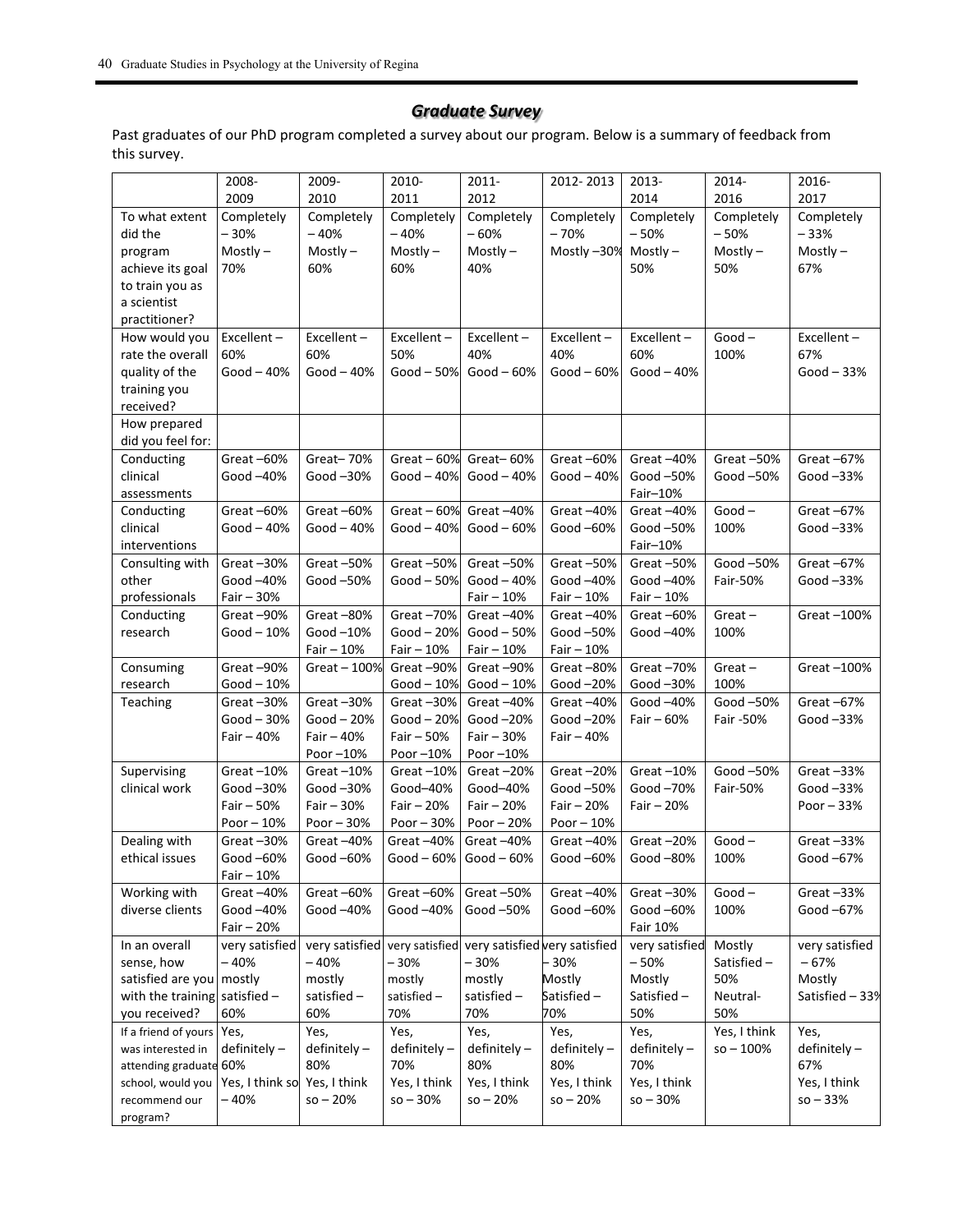#### **Notable Strengths and suggestions for improvements – reported by students 2010‐2017**

STRENGTHS:

- Research
	- o Research education & training (7)
	- o Productive research lab (1)
	- o Opportunities to attend conferences (1)
- Faculty and Supervisors
	- o Supportive supervisor/faculty (6)
	- o Supportive clinical supervisors (1)
	- o Supportive DCT invested in program and student success (2)
	- o Expertise and experience of the faculty (2)
	- o Personable program given small nature of program (3)
	- $\circ$  Collaborative program incorporate input from students ; students shaped program (2)
- Clinical Training
	- o Diversity of clinical training experiences (adult, child, neuropsychological, clinic based, hospital based) (5)
	- o Felt prepared for internship & career (1)
	- o Felt competitive with other students from other programs (1)
	- o Opportunity to supervise other students in clinical settings (1)
- Courses/Workshops
	- o Quality of courses (2)
	- o Exposed to supervision/consultation/interprofessional collaboration (1)
	- o Lots of additional training experiences available (e.g., symposium) (1)
- General Program
	- o Good balance of research & clinical training (4)
	- o Accreditation (1)
	- o Small and cohesive (1)
	- o Opportunities to teach undergraduate courses (1)

### SUGGESTIONS FOR IMPROVEMENT

Courses

- Include actual clients in the intervention II class (2)
- Increase the difficulty of the neuropsychology course (e.g., measures, clinical presentations) (1)
- More information on consultative psychology throughout training (1)
- More emphasis on some other therapy approaches in the intervention ii class (e.g., DBT, motivational interviewing, schema therapy). (1)
- There is a very limited focus on children and families and a solid foundation for family therapy would be beneficial (1)
- Separate adult and child classes (1)
- More additional workshops (1)
- Examine case studies (1)
- Greater emphasis and provision of information about employment as psychologists; (1)
- Limited focus on marginalized populations first nations; people with disabilities (1)
- Providing students with the criteria used to decide course grades would help to give students a better sense of their strengths and weaknesses. Students would ultimately (maybe not immediately) benefit from a culture in which everyone hears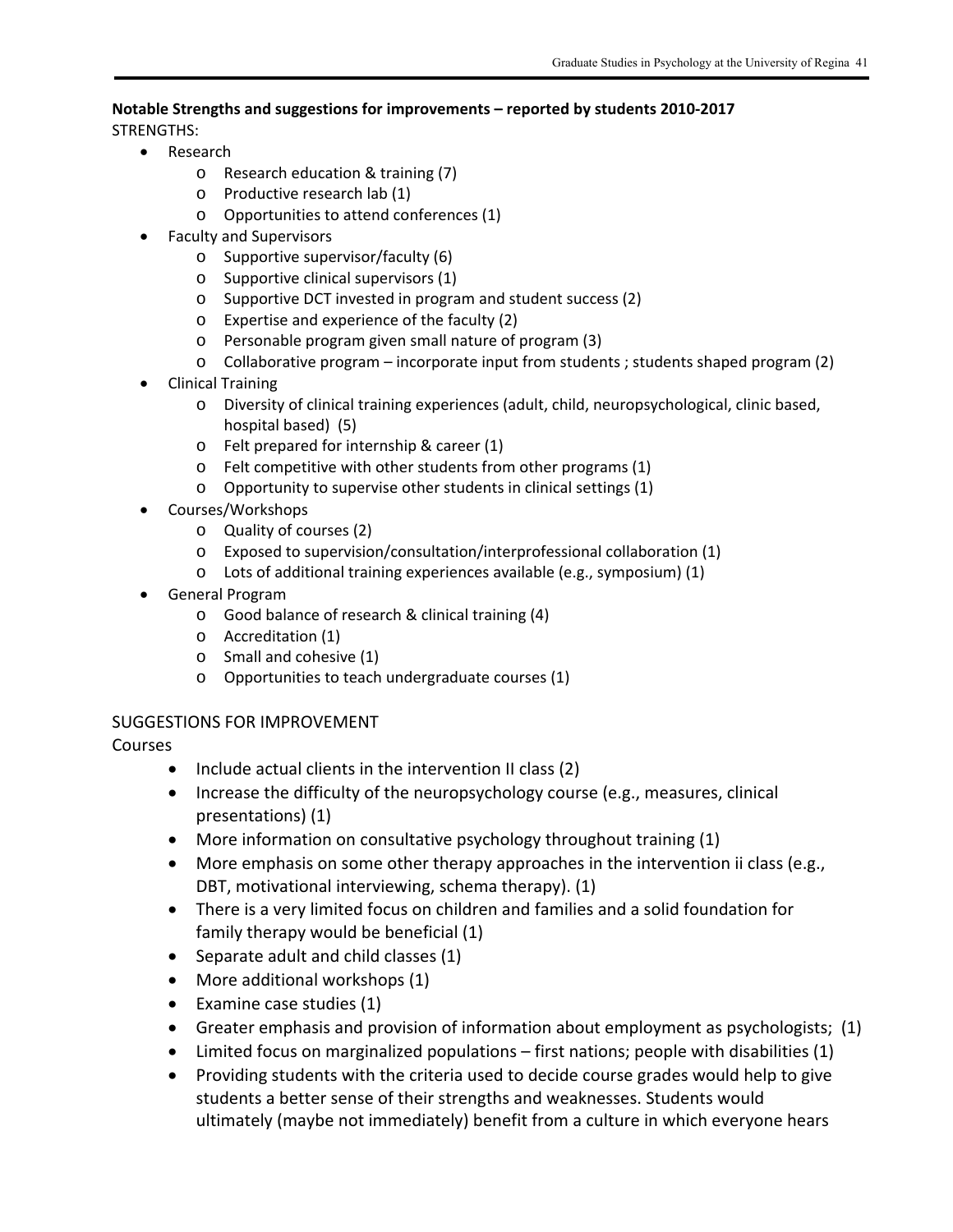about strengths and weaknesses (in practica and coursework and informally) from an early stage but, to build confidence, this is best done in a collegial atmosphere with an emphasis on positive changes observed.(1)

#### Clinical Training

- Ensure students get experience with diversity with real clients (1)
- $\bullet$  Increased support for out of province practicum opportunities (1)
- Review of the process of how practicums are assigned to students (1)
- Master's intervention course could be more practical (1)
- More practica and clients during placement (3)
- Exposure to more complex and challenging cases in the later stages of the training would have aided in the transition to my current areas of practice (1)
- Providing more opportunities to carry long-term clients throughout training would have also been helpful. (1)
- adapting the training program to changing landscape of healthcare and the role of psychology in healthcare settings (1)
- Difficult to get enough client contact hours for APPIC (1)
- Better preparation for applying for residency (e.g., when speaking with graduates from other programs, they indicated that they have seminars dedicated towards informing students on how to apply, how to interview, how to write a good cover letter) (1)

#### Research

- $\bullet$  Implement strict deadlines for thesis (1)
- Closer tracking of progress on thesis/dissertation and more encouragement on supervisors to maintain schedule (students have limited influence). (1)

### Administrative

- More independence from FGSR. Their annual progress reports were repetitive from those completed for our department and I never felt they understood the unique nature of our program to other Ph.D. programs. (1)
- Other programs reduce fees once student has completed their comprehensive exams, this would be a nice way to reduce the cost of the program. (2)
- Work towards guaranteed funding for incoming students (1)
- Process for providing anonymous feedback (1)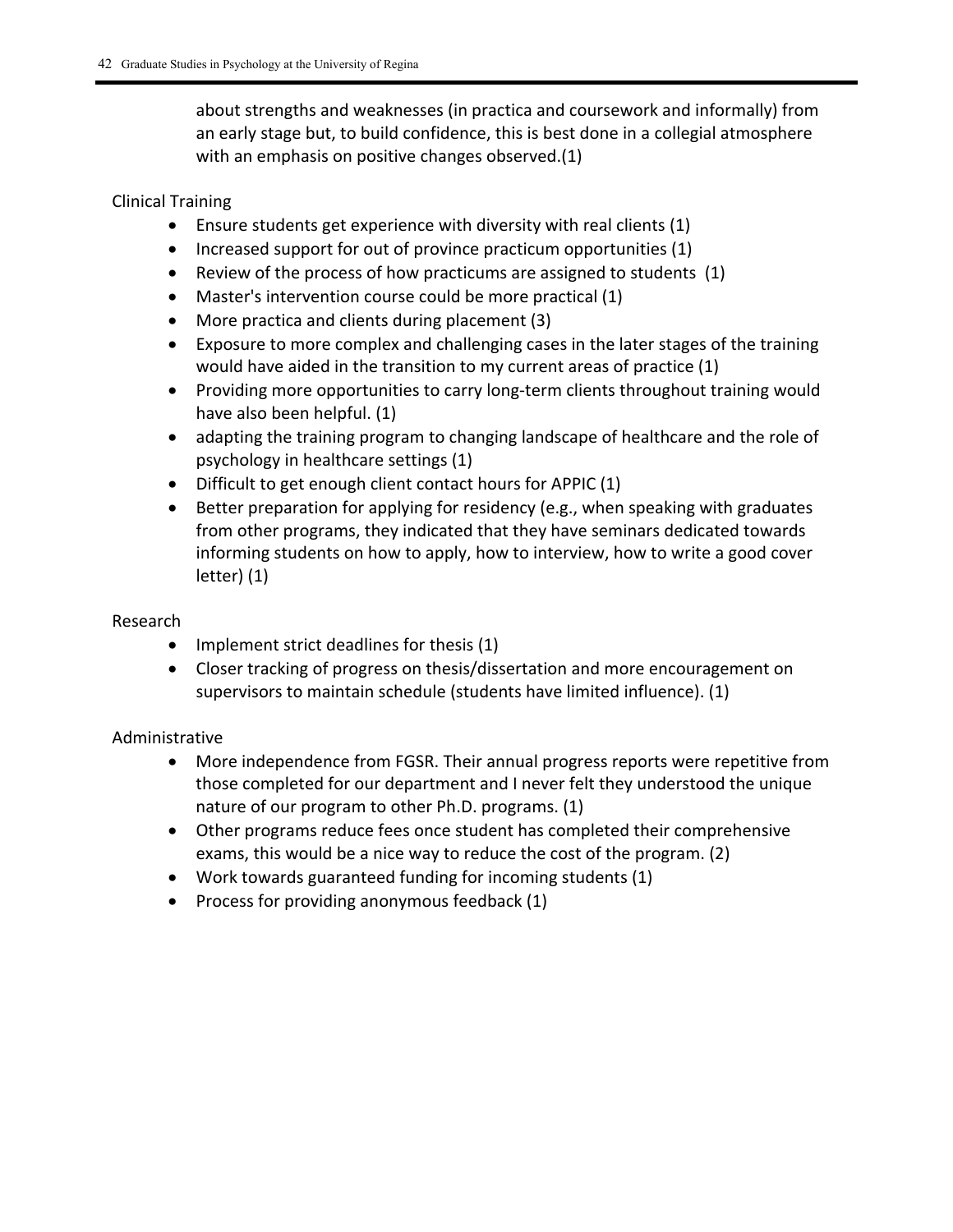### **Financial Support**

### *M.A. Funding*

|                     | 2006-          | 2007-       | 2008-               | 2009-            | 2010-                   | 2011-                   | 2012-          | 2013-                   | 2014-               | 2015-          | 2016-               | 2017-               |
|---------------------|----------------|-------------|---------------------|------------------|-------------------------|-------------------------|----------------|-------------------------|---------------------|----------------|---------------------|---------------------|
|                     | 2007           | 2008        | 2009                | 2010             | 2011                    | 2012                    | 2013           | 2014                    | 2015                | 2016           | 2017                | 2018                |
|                     | $(n=9)*$       | $(n=11)^*$  | $(n=14)^*$          | $(n=13)^*$       | $(n=13)$                | $(n=12)$                | $(n=11)$       | $(n=10)$                | $(n=11)$            | $(n=11)$       | $(n=12)$            | $(n=11)$            |
| Average             | \$28,187       | \$17,019    | \$18,640            | \$22,432         | \$25,105                | \$27,187                | \$24,082       | \$24,531 \$31,629       |                     | \$25,358       | \$18,359            | \$17,508            |
| level of            |                |             |                     |                  |                         |                         |                |                         |                     |                |                     |                     |
| income:             |                |             |                     |                  |                         |                         |                |                         |                     |                |                     |                     |
| # of                | $\pmb{0}$      | $\mathbf 2$ | $\mathbf 1$         | $\pmb{0}$        | $\mathbf 1$             | $\mathbf{1}$            | $\mathbf 2$    | $\mathsf 0$             | $\mathsf 0$         | $\mathsf 0$    | $\overline{2}$      | $1**$               |
| students            |                |             |                     |                  |                         |                         |                |                         |                     |                |                     |                     |
| reporting           |                |             |                     |                  |                         |                         |                |                         |                     |                |                     |                     |
| income              |                |             |                     |                  |                         |                         |                |                         |                     |                |                     |                     |
| below               |                |             |                     |                  |                         |                         |                |                         |                     |                |                     |                     |
| \$10,000            |                |             |                     |                  |                         |                         |                |                         |                     |                |                     |                     |
| # of students       | $\overline{2}$ | 6           | $\,8\,$             | $\boldsymbol{6}$ | $\overline{2}$          | 0                       | $\overline{2}$ | $\overline{3}$          | $\mathsf{O}\xspace$ | $\overline{3}$ | $\overline{2}$      | 8                   |
| reporting           |                |             |                     |                  |                         |                         |                |                         |                     |                |                     |                     |
| income              |                |             |                     |                  |                         |                         |                |                         |                     |                |                     |                     |
| between             |                |             |                     |                  |                         |                         |                |                         |                     |                |                     |                     |
| \$10,000-<br>19,999 |                |             |                     |                  |                         |                         |                |                         |                     |                |                     |                     |
| # of                | 3              | 3           | 4                   | $\boldsymbol{6}$ | $\overline{7}$          | 8                       | 4              | 4                       | 6                   | 3              | $\overline{7}$      | $\overline{2}$      |
| students            |                |             |                     |                  |                         |                         |                |                         |                     |                |                     |                     |
| reporting           |                |             |                     |                  |                         |                         |                |                         |                     |                |                     |                     |
| income              |                |             |                     |                  |                         |                         |                |                         |                     |                |                     |                     |
| between             |                |             |                     |                  |                         |                         |                |                         |                     |                |                     |                     |
| \$20,000-           |                |             |                     |                  |                         |                         |                |                         |                     |                |                     |                     |
| \$29,999            |                |             |                     |                  |                         |                         |                |                         |                     |                |                     |                     |
| # of                | $\overline{4}$ | $\pmb{0}$   | $\mathbf 1$         | $\mathbf 1$      | $\overline{\mathbf{3}}$ | $\overline{\mathbf{3}}$ | 3              | $\overline{\mathbf{3}}$ | 5                   | $\overline{3}$ | $\mathsf{O}\xspace$ | $\pmb{0}$           |
| students            |                |             |                     |                  |                         |                         |                |                         |                     |                |                     |                     |
| reporting           |                |             |                     |                  |                         |                         |                |                         |                     |                |                     |                     |
| income              |                |             |                     |                  |                         |                         |                |                         |                     |                |                     |                     |
| above               |                |             |                     |                  |                         |                         |                |                         |                     |                |                     |                     |
| \$30,000            |                |             |                     |                  |                         |                         |                |                         |                     |                |                     |                     |
| % with              | 78%            | 45%         | 29%                 | 54%              | 62%                     | 50%                     | 27%            | 50%                     | 73%                 | 45%            | 42%                 | 36%                 |
| external            |                |             |                     |                  |                         |                         |                |                         |                     |                |                     |                     |
| funding             |                |             |                     |                  |                         |                         |                |                         |                     |                |                     |                     |
| % with<br>FGSR      | 100%           | 73%         | 50%                 | 92%              | 100%                    | 83%                     | 91%            | 100%                    | 91%                 | 100%           | 100%                | 55%                 |
| funding             |                |             |                     |                  |                         |                         |                |                         |                     |                |                     |                     |
| % who               | 11%            | 27%         | 29%                 | 54%              | 92%                     | 67%                     | 73%            | 100%                    | 100%                | 73%            | 100%                | 73%                 |
| obtained            |                |             |                     |                  |                         |                         |                |                         |                     |                |                     |                     |
| TA funding          |                |             |                     |                  |                         |                         |                |                         |                     |                |                     |                     |
| % who               | 78%            | 64%         | 86%                 | 83%              | 77%                     | 92%                     | 73%            | 70%                     | 73%                 | 73%            | 42%                 | 9%                  |
| obtained            |                |             |                     |                  |                         |                         |                |                         |                     |                |                     |                     |
| RA funding          |                |             |                     |                  |                         |                         |                |                         |                     |                |                     |                     |
| % who held          | $\pmb{0}$      | $\pmb{0}$   | 1%                  | $\mathbf 0$      | 8%                      | 17%                     | 27%            | $\mathsf 0$             | 18%                 | 36%            | 9%                  | 0                   |
| outside             |                |             |                     |                  |                         |                         |                |                         |                     |                |                     |                     |
| employme            |                |             |                     |                  |                         |                         |                |                         |                     |                |                     |                     |
| nt                  |                |             |                     |                  |                         |                         |                |                         |                     |                |                     |                     |
| % who               | 33%            | 27%         | $\mathsf{O}\xspace$ | $\pmb{0}$        | $\pmb{0}$               | $\mathbf 0$             | $\pmb{0}$      | $\mathsf{O}\xspace$     | $\mathbf 0$         | $\pmb{0}$      | $\mathsf 0$         | $\mathsf{O}\xspace$ |
| obtained a          |                |             |                     |                  |                         |                         |                |                         |                     |                |                     |                     |
| Sask Health         |                |             |                     |                  |                         |                         |                |                         |                     |                |                     |                     |
| Bursary             |                |             |                     |                  |                         |                         |                |                         |                     |                |                     |                     |

*\* excludes 2 students because data unavailable because student on leave or ABD*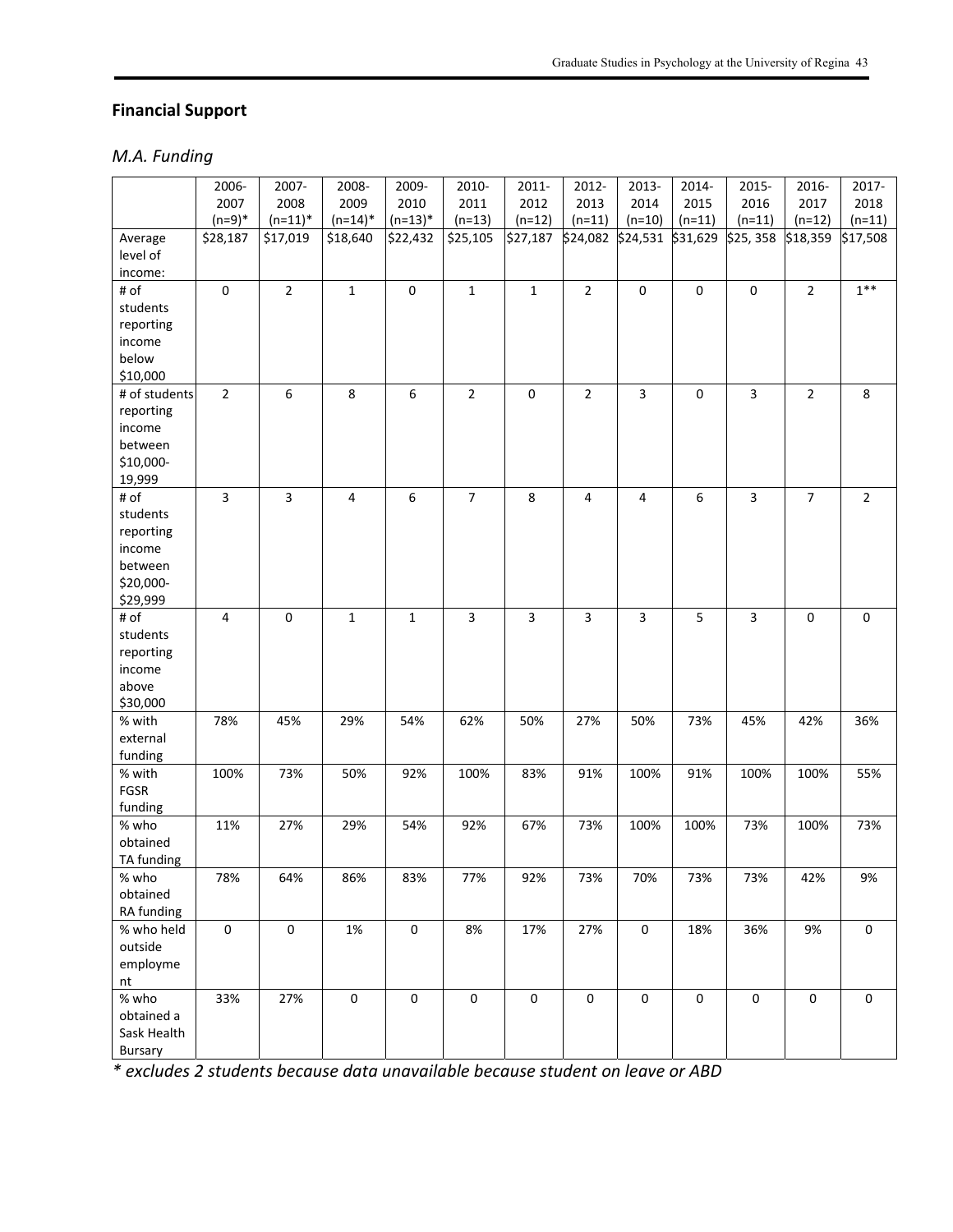### *Ph.D. Funding*

|               | 2006-          | 2007-          | 2008-          | 2009-          | 2010-        | 2011-    | 2012-      | 2013-       | 2014-          | 2015-          | 2017-        |
|---------------|----------------|----------------|----------------|----------------|--------------|----------|------------|-------------|----------------|----------------|--------------|
|               | 2007           | 2008           | 2009           | 2010           | 2011         | 2012     | 2013       | 2014        | 2015           | 2016           | 2018         |
|               | $(n=15)^*$     | $(n=17)^*$     | $(n=14)^*$     | $(n=18)^*$     | $(n=15)^*$   | $(n=18)$ | $(n=16)^*$ | $(n=16)$    | $(n=17)^*$     | $(n=16)^*$     | $(n=20)$     |
| Average       | \$33,379       | \$28,903       | \$27,598       | \$26,584       | \$26,866     | \$32,215 | \$27,596   | \$41,789    | \$32,175       | \$29,190       | \$31,502     |
| level of      |                |                |                |                |              |          |            |             |                |                |              |
| income:       |                |                |                |                |              |          |            |             |                |                |              |
| # of students | 4              | 3              | $\overline{2}$ | 5              | 4            | 5        | 3          | $\mathbf 0$ | $\mathbf{1}$   | $\overline{2}$ | 5            |
| reporting     |                |                |                |                |              |          |            |             |                |                |              |
| income        |                |                |                |                |              |          |            |             |                |                |              |
| between \$0-  |                |                |                |                |              |          |            |             |                |                |              |
| 19,999        |                |                |                |                |              |          |            |             |                |                |              |
| # of students | $\overline{2}$ | $\overline{7}$ | 8              | $\overline{7}$ | 4            | 3        | 4          | 4           | $\overline{7}$ | $\overline{7}$ | 11           |
| reporting     |                |                |                |                |              |          |            |             |                |                |              |
| income        |                |                |                |                |              |          |            |             |                |                |              |
| between       |                |                |                |                |              |          |            |             |                |                |              |
| \$20,000-     |                |                |                |                |              |          |            |             |                |                |              |
| \$29,999      |                |                |                |                |              |          |            |             |                |                |              |
| # of students | 4              | 4              | 4              | 3              | 6            | 4        | 6          | 3           | 5              | $\overline{3}$ | 3            |
| reporting     |                |                |                |                |              |          |            |             |                |                |              |
| income        |                |                |                |                |              |          |            |             |                |                |              |
| between       |                |                |                |                |              |          |            |             |                |                |              |
| \$30,000-     |                |                |                |                |              |          |            |             |                |                |              |
| \$39,999      |                |                |                |                |              |          |            |             |                |                |              |
| # of students | 5              | 3              | 0              | 3              | $\mathbf{1}$ | 6        | 3          | 9           | $\overline{4}$ | $\overline{4}$ | $\mathbf{1}$ |
| reporting     |                |                |                |                |              |          |            |             |                |                |              |
| income        |                |                |                |                |              |          |            |             |                |                |              |
| above         |                |                |                |                |              |          |            |             |                |                |              |
| \$40,000      |                |                |                |                |              |          |            |             |                |                |              |
| % with        | 53%            | 59%            | 57%            | 56%            | 47%          | 67%      | 75%        | 75%         | 47%            | 38%            | 9/20         |
| major         |                |                |                |                |              |          |            |             |                |                |              |
| external      |                |                |                |                |              |          |            |             |                |                |              |
| funding       |                |                |                |                |              |          |            |             |                |                |              |
| % with FGSR   | 87%            | 53%            | 50%            | 44%            | 47%          | 55%      | 59%        | 56%         | 71%            | 25%            | 75%          |
| funding       |                |                |                |                |              |          |            |             |                |                |              |
| % who         | 53%            | 41%            | 36%            | 56%            | 47%          | 40%      | 41%        | 56%         | 41%            | 63%            | 60           |
| obtained      |                |                |                |                |              |          |            |             |                |                |              |
| TA/sessional  |                |                |                |                |              |          |            |             |                |                |              |
| funding       |                |                |                |                |              |          |            |             |                |                |              |
| % who         | 47%            | 47%            | 71%            | 56%            | 67%          | 72%      | 47%        | 50%         | 65%            | 50%            | 45%          |
| obtained RA   |                |                |                |                |              |          |            |             |                |                |              |
| funding       |                |                |                |                |              |          |            |             |                |                |              |
| % who held    | 53%            | 35%            | 14%            | 28%            | 20%          | 22%      | 12%        | 25%         | 41%            | 19%            | 30%          |
| outside       |                |                |                |                |              |          |            |             |                |                |              |
| employment    |                |                |                |                |              |          |            |             |                |                |              |
| % who         | 6%             | $\pmb{0}$      | $\pmb{0}$      | 11%            | <b>NA</b>    | $\sf NA$ | <b>NA</b>  | <b>NA</b>   | <b>NA</b>      | <b>NA</b>      | N/A          |
| obtained a    |                |                |                |                |              |          |            |             |                |                |              |
| SK Health     |                |                |                |                |              |          |            |             |                |                |              |
| bursary       |                |                |                |                |              |          |            |             |                |                |              |

**\* excludes those who are on or have completed the pre‐doctoral residency**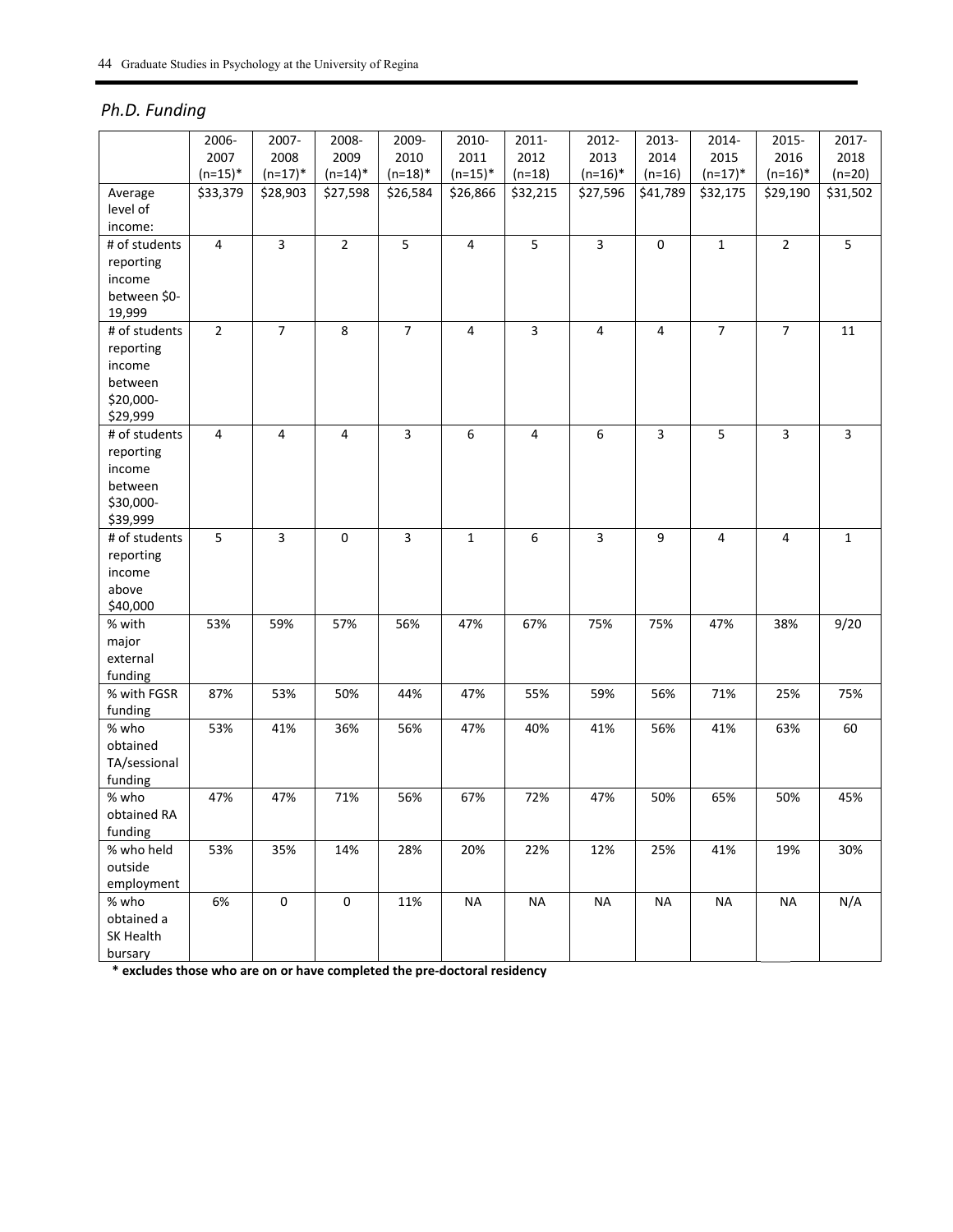|                                                                                                             | 2006           | 2007           | 2008                     | 2009                   | 2010              | 2011                     | 2012             | 2013                        | 2014           | 2015                     | 2016                     | 2017                           |
|-------------------------------------------------------------------------------------------------------------|----------------|----------------|--------------------------|------------------------|-------------------|--------------------------|------------------|-----------------------------|----------------|--------------------------|--------------------------|--------------------------------|
|                                                                                                             | 2007           | 2008           | 2009                     | 2010                   | 2011              | 2012                     | 2013             | 2014                        | 2015           | 2016                     | 2017                     | 2018                           |
| Number of<br>M.A.<br><b>Students</b><br>Admitted/<br>Number of<br>MA.<br>Graduates<br>from Class To<br>Date | 4/4            | 6/6            | 6/5                      | 6/6                    | 6/6               | 6/5                      | 5/5              | 5/5                         | 6/6            | 6/5                      | 6/NA                     | 7/NA                           |
| MA Time to<br>Completion<br>(months)                                                                        | 25             | 28             | 28                       | 23                     | 23                | 23                       | 23               | 24                          | 24             | 23                       | <b>NA</b>                | <b>NA</b>                      |
| Number of<br>Ph.D.<br><b>Students</b><br>Admitted                                                           | 6              | $\overline{2}$ | 7                        | 3                      | 6                 | 8                        | 4                | 6                           | 5              | 5                        | 4                        | $\overline{7}$                 |
| Number of<br>Ph.D.<br>Graduates                                                                             | $\overline{2}$ | 4              | 3                        | $\overline{2}$         | 3                 | 3                        | $\overline{7}$   | 5                           | $\overline{2}$ | 5                        | 5                        | 5                              |
| PhD Time to<br>Completion<br>(months)                                                                       | 57&<br>$62*$   | 72, 77,        | 57, 60, 47, 51,<br>55,78 | $50^*$ ,<br>70,<br>96* | 48, 50,<br>64, 70 | 51, 59, 48, 63,<br>79,80 | 67, 68,<br>76,80 | 48, 56,<br>60, 72,<br>$80*$ | 58,<br>$96***$ | 54, 28,<br>48, 48,<br>78 | 48, 48,<br>54, 54,<br>78 | 69,<br>84***,<br>62, 67,<br>69 |

### **Program Statistics**

\* student transferred to clinical from an experimental program

\*\* student transferred to clinical from an experimental program and had to apply for re‐instatement

\*\*\* student took a year‐long medical leave of absence from the program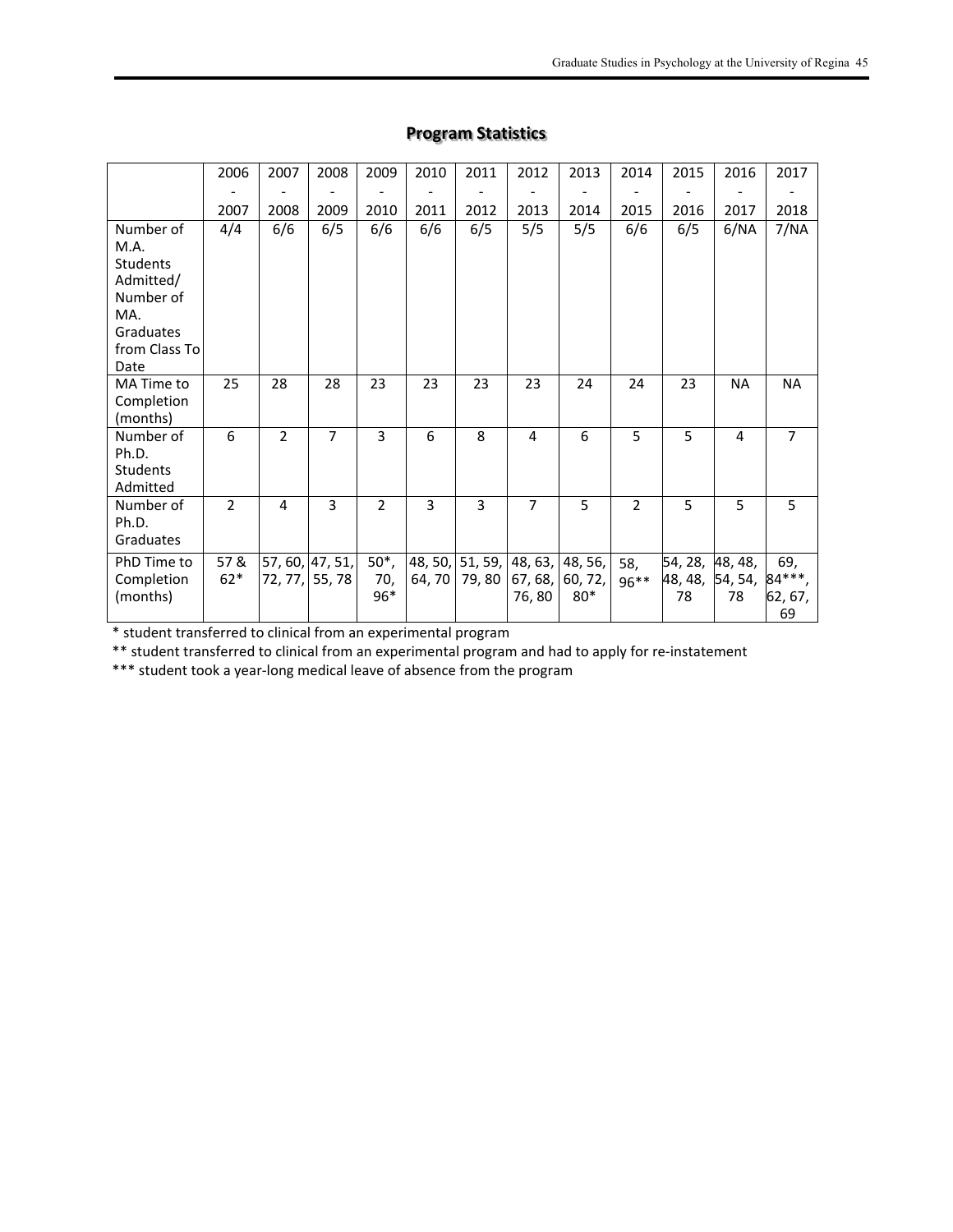### **Faculty Statistics**

|                              | $U$ of R<br>2008- | $U$ of R<br>2009- | $U$ of R<br>2010- | $U$ of R<br>$2011 -$ | $U$ of R<br>2012- | $U$ of R<br>2013- | $U$ of R<br>2014- | $U$ of R<br>2015- | $U$ of R<br>2016- | $U$ of $R$<br>2017- |
|------------------------------|-------------------|-------------------|-------------------|----------------------|-------------------|-------------------|-------------------|-------------------|-------------------|---------------------|
| Total number of              | 2009              | 2010              | 2011<br>10        | 2012<br>10           | 2013<br>9         | 2014<br>9         | 2015<br>9         | 2016              | 2017<br>12        | 2018                |
| core faculty                 | 10                | 10                |                   |                      |                   |                   |                   | 12                |                   | 11                  |
| Total number of              | $\overline{10}$   | $\overline{9}$    | $\overline{9}$    | 10                   | 10                | 10                | 10                | 10                | 10                | 8                   |
| complementary                |                   |                   |                   |                      |                   |                   |                   |                   |                   |                     |
| faculty                      |                   |                   |                   |                      |                   |                   |                   |                   |                   |                     |
| Total number of              | 16                | 16                | 19                | 22                   | 26                | 21                | 21                | 22                | 22                | 22                  |
| adjunct faculty &            |                   |                   |                   |                      |                   |                   |                   |                   |                   |                     |
| professional                 |                   |                   |                   |                      |                   |                   |                   |                   |                   |                     |
| associates                   |                   |                   |                   |                      |                   |                   |                   |                   |                   |                     |
| Core faculty males           | 40%               | 40%               | 40%               | 40%                  | 33%               | 44%               | 44%               | 25%               | 25%               | 27%                 |
| tenured                      |                   |                   |                   |                      |                   |                   |                   |                   |                   |                     |
| Core faculty males           | 0%                | 0%                | 10%               | 10%                  | 11%               | 0%                | 0%                | 17%               | 17%               | 9%                  |
| non-tenured<br>Core faculty  | 40%               |                   | 40%               | 40%                  | 44%               | 44%               | 44%               | 50%               | 41%               |                     |
| females tenured              |                   | 50%               |                   |                      |                   |                   |                   |                   |                   | 71%                 |
| Core faculty female          | 20%               | 10%               | 10%               | 10%                  | 11%               | 11%               | 11%               | 8%                | 17%               | 29%                 |
| non-tenured                  |                   |                   |                   |                      |                   |                   |                   |                   |                   |                     |
| Authors/co-authors           | 100%              | 100%              | 100%              | 100%                 | 100%              | 100%              | 100%              | 100%              | 100%              | 100%                |
| of papers at                 |                   |                   |                   |                      |                   |                   |                   |                   |                   |                     |
| professional or              |                   |                   |                   |                      |                   |                   |                   |                   |                   |                     |
| scientific meetings          |                   |                   |                   |                      |                   |                   |                   |                   |                   |                     |
| Authors/co-authors           | 100%              | 100%              | 100%              | 100%                 | 100%              | 100%              | 100%              | 100%              | 100%              | 100%                |
| of articles in               |                   |                   |                   |                      |                   |                   |                   |                   |                   |                     |
| refereed journals            |                   |                   |                   |                      |                   |                   |                   |                   |                   |                     |
| Member of Journal            | 30%               | 40%               | 40%               | 30%                  | 33%               | 44%               | 30%               | 42%               | 58%               | 64%                 |
| editorial board              |                   |                   |                   |                      |                   |                   |                   |                   |                   |                     |
| Thesis supervisor            | 80%               | 90%               | 90%               | 80%                  | 100%              | 100%              | 100%              | 67%               | 100%              | 100%                |
| Thesis supervisor            | 20%               | 11%               | 22%               | 20%                  | 10%               | 20%               | 20%               | 10%               | 25%               | 13%                 |
| (complementary               |                   |                   |                   |                      |                   |                   |                   |                   |                   |                     |
| faculty)                     |                   |                   |                   |                      |                   |                   |                   |                   |                   |                     |
| Recipients of grants         | 100%              | 100%              | 100%              | 90%                  | 89%               | 100%              | 100%              | 100%              | 92%               | 91%                 |
| or contracts<br>Members in   |                   |                   |                   |                      |                   |                   |                   |                   |                   |                     |
|                              | 100%              | 100%              | 100%              | 100%                 | 100%              | 100%              | 100%              | 100%              | 100%              | 100%                |
| professional<br>associations |                   |                   |                   |                      |                   |                   |                   |                   |                   |                     |
| Engaged in                   | 90%               | 90%               | 100%              | 100%                 | 100%              | 100%              | 100%              | 67%               | 92%               | 91%                 |
| professional                 |                   |                   |                   |                      |                   |                   |                   |                   |                   |                     |
| practice                     |                   |                   |                   |                      |                   |                   |                   |                   |                   |                     |
| Engaged in                   | 94%               | 100%              | 100%              | 100%                 | 100%              | 100%              | 100%              | 100%              | 86%               | 100%                |
| professional                 |                   |                   |                   |                      |                   |                   |                   |                   |                   |                     |
| practice (adjunct)           |                   |                   |                   |                      |                   |                   |                   |                   |                   |                     |
| Registered in                | 90%               | 90%               | 100%              | 100%                 | 100%              | 100%              | 100%              | 100%              | 100%              | 100%                |
| program jurisdiction         |                   |                   |                   |                      |                   |                   |                   |                   |                   |                     |
| Registered in                | 94%               | 100%              | 100%              | 100%                 | 92%               | 86%               | 86%               | 86%               | 100%              | 100%                |
| program jurisdiction         |                   |                   |                   |                      |                   |                   |                   |                   |                   |                     |
| (adjunct and                 |                   |                   |                   |                      |                   |                   |                   |                   |                   |                     |
| professional                 |                   |                   |                   |                      |                   |                   |                   |                   |                   |                     |
| associates)                  |                   |                   |                   |                      |                   |                   |                   |                   |                   |                     |